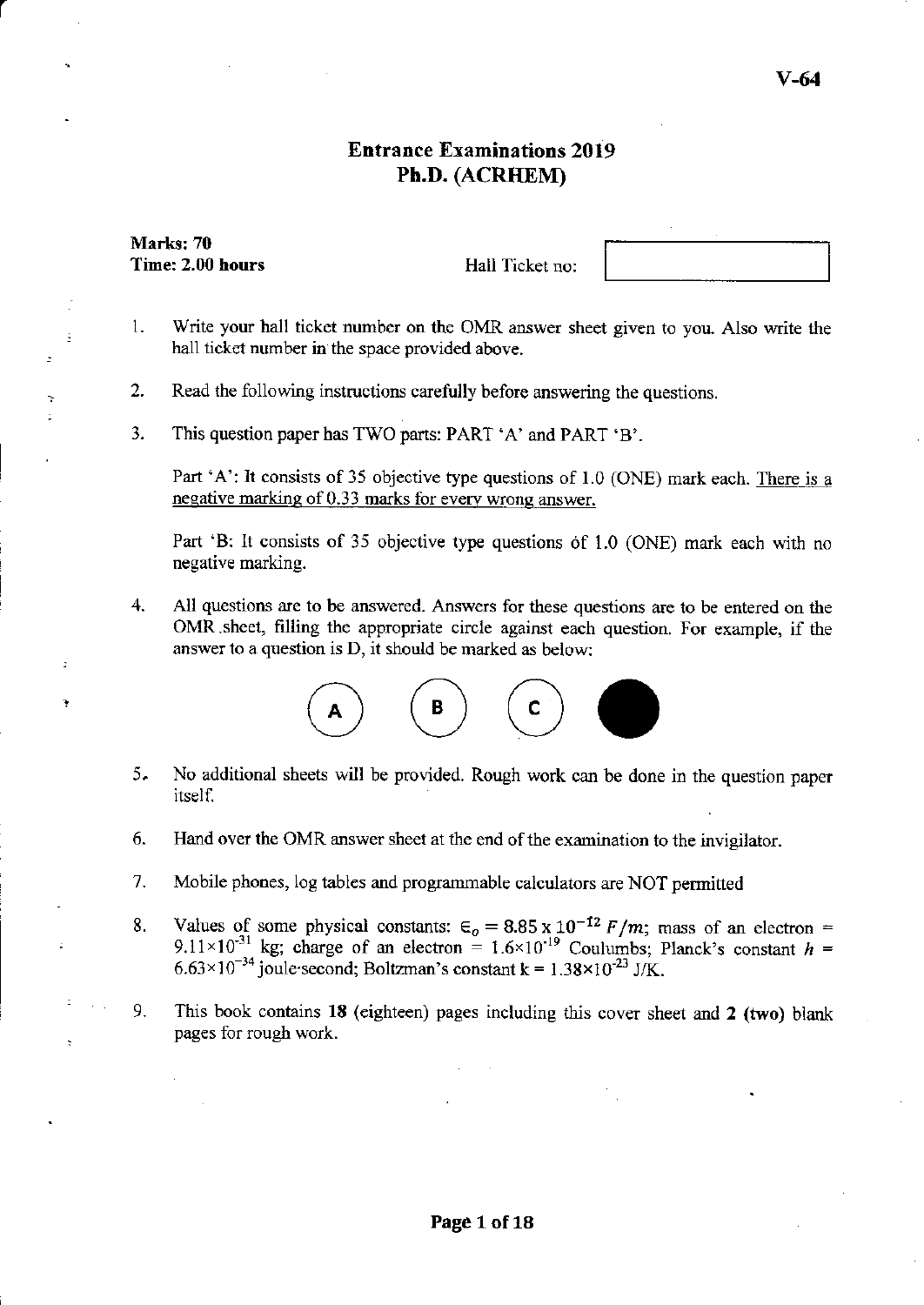$V - 64$ 

#### Part A (35 Questions)

The following graph shows the literacy rates of some of the states/union territories (here referred to as states). Answer the questions  $1$ )-3) based on this graph  $-$ 



<sup>I</sup>) Which state has the lowest male literacy rate?

- [A] Kerala
- [B] Mizoram
- [C] Tripura
- [D] Goa

2) What is the female literacy rate in Kerala?

- [A] 90.5  $[B]$  91.9
- [c] 91.1
- lD19s.2

3) Which two states have almost same literacy rate?

- [A] Goa and Tripura
- [B] Mizoram and Goa
- [C] Mizoram and Tripura
- [D] Kerala and Lakshawdeep

Read this passage carefully and answer the questions 4)-6) based on this:

An endangered species is a species which has been categorized as very likely to become extinct. Endangered (EN), as categorized by the International Union for Conservation of Nature (IUCN) Red List, is the second most severe conservation status for wild populations in the IUCN's schema after Critically Endangered (CR). In 2012, the IUCN Red List featured 3,079 animal and 2,655 plant species as endangered (EN) worldwide. The

#### Page 2 of 18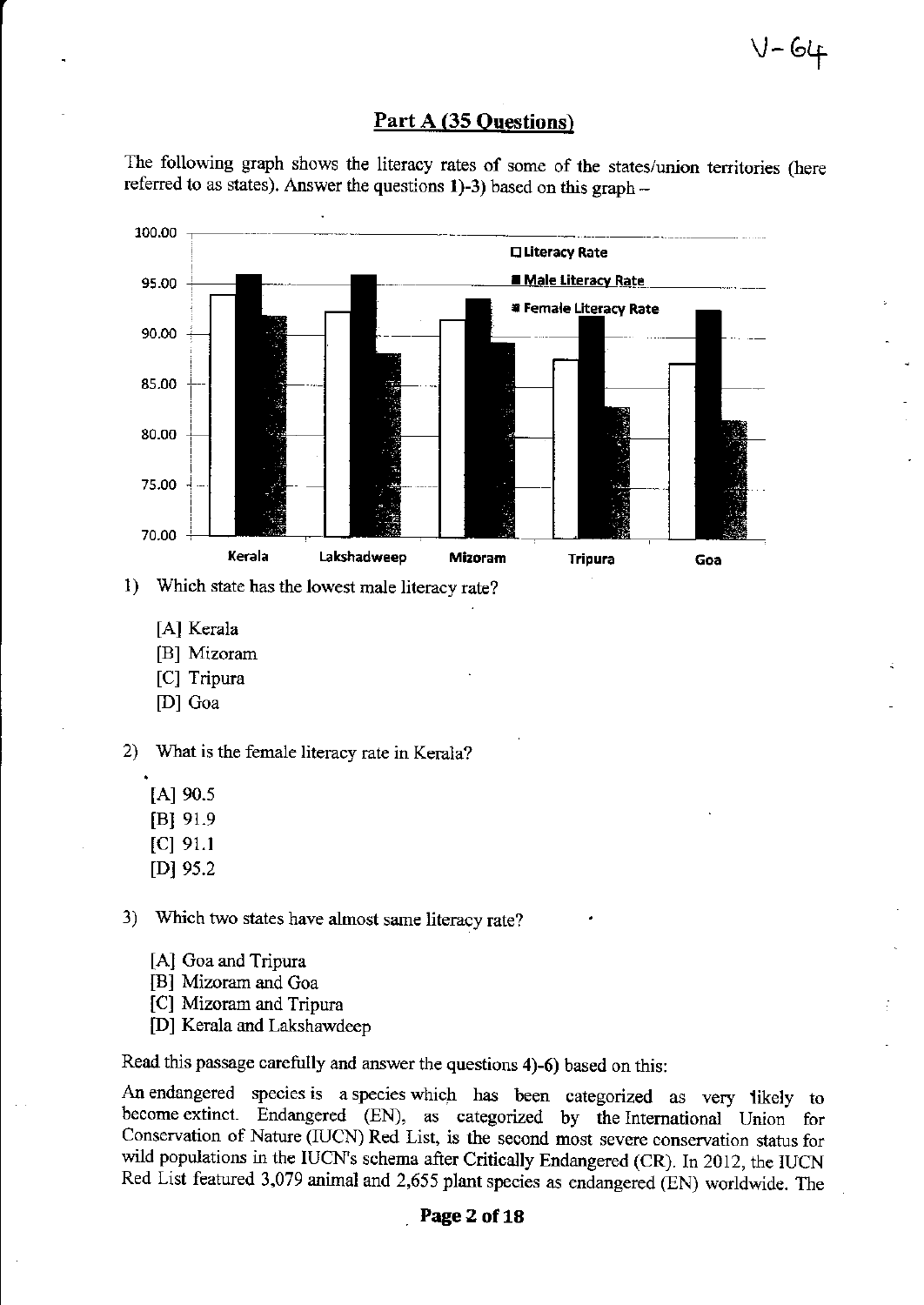figures for 1998 were 1,102 and 1,197, respectively. Many nations have laws that protect conservation-reliant species: for example, forbidding hunting, restricting land development or creating preserves. The conservation likelihood that it will become extinct. Many factors are considered when assessing the status of a species; e.g., such statistics as the number remaining, the overall increase or decrease in the population over time, breeding success rates, or known threats. The IUCN Red List of Threatened Species is the best-known worldwide conservation status listing and ranking system. Over half of the world's species are estimated to be at risk of extinction. Internationally, 199 countries have signed an accord to create Biodiversity Action<br>Plans that will protect endangered and other threatened species. Though labelled a list, the IUCN Red List is a system of assessing the global conservation status of species that includes "Data Deficient" (DD) species - species for which more data and assessment is required before their status may be determined – as well species comprehensively assessed by the IUCN's species assessment process. Those species of "Near Threatened" (NT) and "Least Concern" (LC) status have been assessed and foun populations, though these may be in decline. Unlike their more general use elsewhere, the List uses the terms "endangered species" and "threatened species" with particular meanings: "Endangered" (EN) species lie between "Vulnerable" (VU) and "Critically Endangered" (CR) species, while "Threatened" species are those species determined to be Vulnerable, Fndargered or Crirically Endangered.

4) Which is the most severe conservation status for wild populations in the IUCN's scheme?

[A] Endangered

 $\ddot{\phantom{1}}$ 

- [B] Critically Endangered
- [C] Vulnerable
- [D] Threatered
- 5) ApFoximately how many of world's species are estimated to be at risk of extinction?
	- $[A]$  20%
	- .  $[B] 5%$ 
		- [c] 3s %
		- $[D]$  55%
- 6) Which of the following has been assessed and found to have relatively robust and healthy populations?
	- [A] Endangered
	- [B] Critically Endangered
	- [C] Vulnerable
	- fDl Near threatened
- 7) Re-organise the following steps of a research problem in a suitable/logical sequence
	- (i) Analysing/interpreting the collected research data (ii) Preparing the final research report
	-
	- (iii) Identification and selection of an appropriate research problem
	- (iv) Articulating the reseatch design/process
	- (v) Collecting the experimental/theoretical data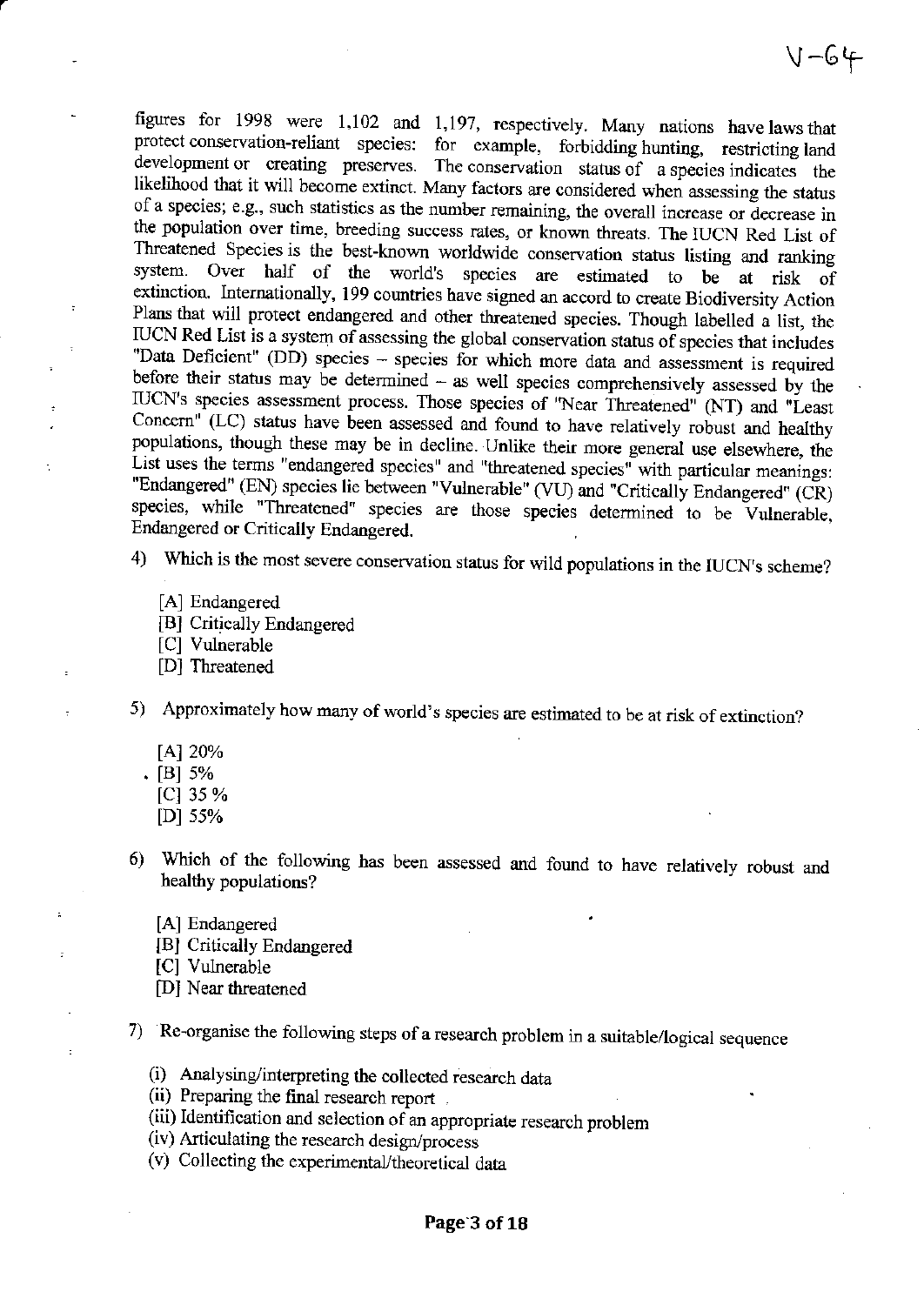! -6tr

[A] (iii), (iv), (i), (ii) and (v) [B] (iii), (iv), (i), (v) and (ii) [C] (iii), (v), (iv), (i) and (ii) [D] (iii), (iv), (v), (i) and (ii)

8) Complete the missing item in the following sequence: AZ, GU, MP, ?, YF

- $[A]$  KF  $[B] RX$  $[C]$  SK
- IDI TS

9) Find the missing number in the following series: 11, 13, 17, 19, 23, 29, 31, 37, 41, ?

- [A] 45
- $[B]$  47
- [c] 49
- $[D]$  43

10) Fill in the missing figure from below options a, b, c, or d



- $[C]$  c
- $[D]$  d

<sup>I</sup>1) Three coins (unbiased) are tossed. The probability of obtaining at most two heads is

- $[A]$  1/2 lBl 3/8 lcl 7/8 [Di 1/4
- 12) Find the odd one out in this series: 242, 482, 5Sl,263,323,362,2g4
	- $[A]$  551 lBl J23 [c] <sup>284</sup> [D]  $263$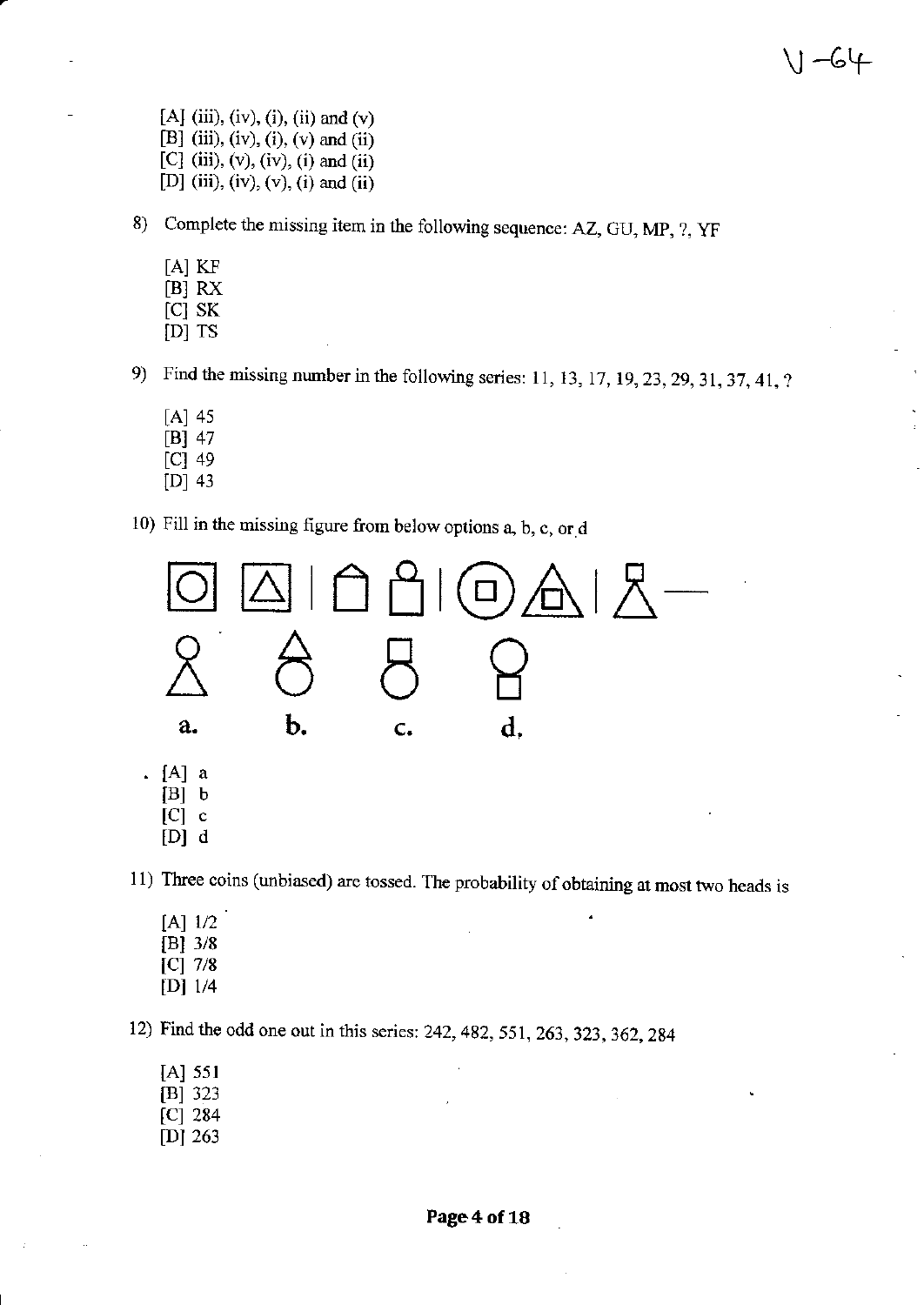13) Present ages of Raju and Rani are in the ratio of 5:4, respectively. Three years later, the ratio of their ages will be 11:9, respectively. What is Raju's present age in years?

V-6+

- IAI 24
- [B] 27
- [c] 40
- [D] Cannot be determined with the data provided

#### 14) Statements: All politicians are dishonest. All dishonest are unfair. Conclusions:

- I. Some dishonest people are politicians.
- II. No dishonest person is a politician.
- III. Some unfair people are politicians.
- IV.All unfair people are politicians.

Based on the above data which one of the following options is correct.

- [A] None follows
- [B] Only I and IV follows
- [C] Only I and II follows
- [D] Only I and III follows

15) Find the missing in the series:  $AB_2CDE$ , ABCD<sub>6</sub>E, ABCDE<sub>8</sub>, ABC<sub>10</sub>DE

- $[A]$  A<sub>2</sub>BCDE
- [B] ABC4DE
- $[C]$  ABCD<sub>3</sub>E
- [D] A<sub>3</sub>BCDE<sub>4</sub>

16) Suppose today is Saturday. After 661 days, it will be a

- [A] Sunday<br>[B] Monday
- 
- [C] Tuesday
- [D] Wednesday
- 17) A grocer has a sale of INR 6000, INR 6500, INR 7000, INR 7500 and INR 8000 for <sup>5</sup> consecutive months. How much sale must the grocer have in the sixth month so that he gets an average sale of INR 7500?
	- $[A]$  INR 8000
	- [B] INR 8500
	- [C] **INR 10000**
	- fDl INR 12000

18) In a code language MEDICINE is written as EOJDJEFM, then COMPUTER will be

[A] RFUVQNPC [B] CFWQNPR [C] RPNQVUFC [DI CPNQVUFR

ţ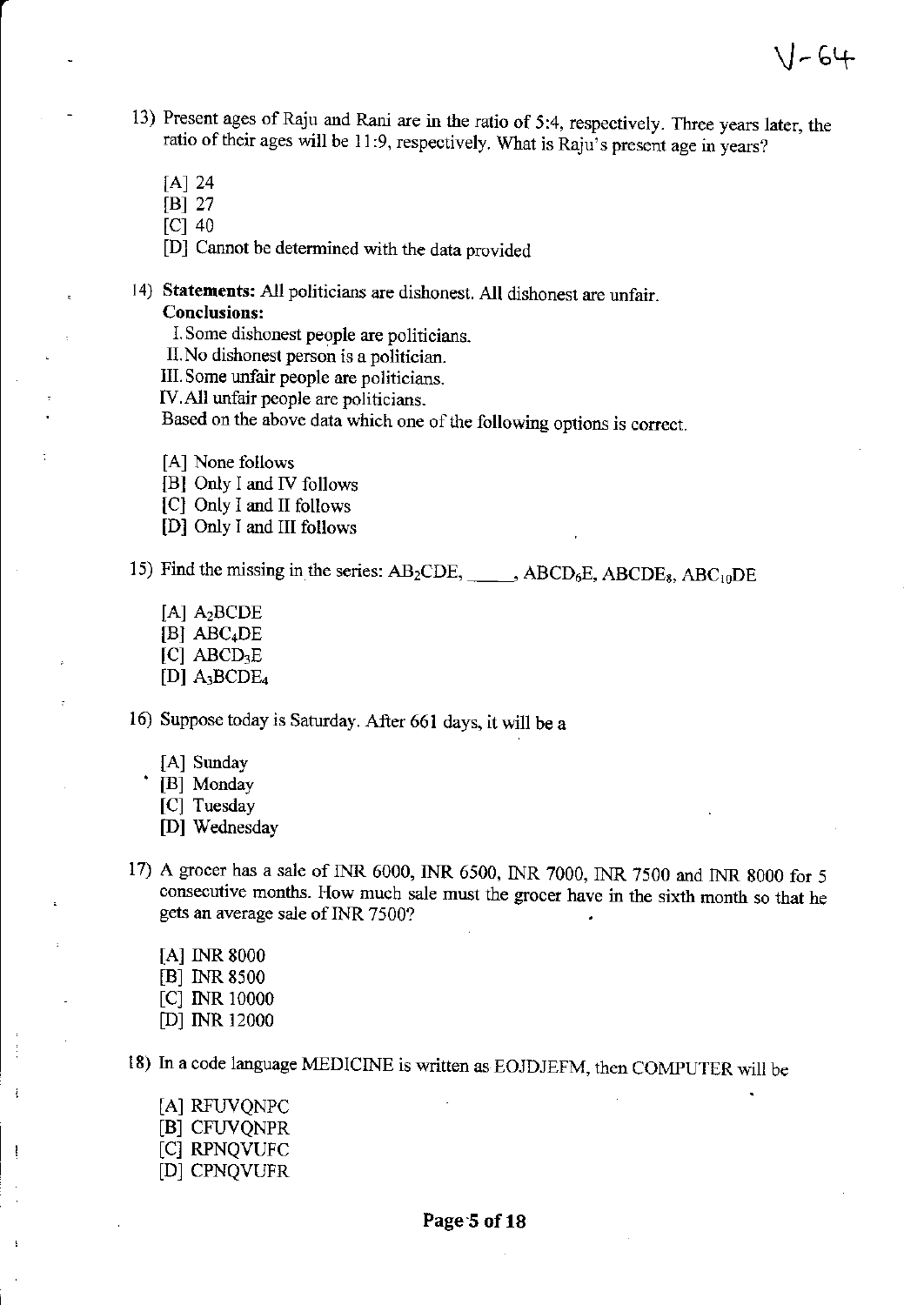19) How many 8's are there preceded by 7 but not followed by 3?

5 9 3 2 1 7 8 2 6 9 7 8 6 1 3 2 8 7 8 1 3 8 3 2 5 6 7 8 3 9 5 8 2 0 1 87 8 63 <sup>4</sup>

U -t"+

- $[A]$  Five  $(5)$
- $[B]$  Four  $(4)$
- $[C]$  Six (6)
- [D] Three (3)
- 20) AA is BB's sister. CC is BB's mother. DD is CC's father. EE is DD's mother. Then. how is AA related to DD?

{Al Grandfather

[B] Grandmother

[C] Daughter

- [D] Granddaughter
- 21) Raj walked 20 m towards north direction. Then he turned right and walked 40 m. Then he turned right and walked 35 m. Then he turns left and walks 20 m. Finally he turns left and walks 15 m. In which direction and how many metres is he from the starting position?
	- [A] 30 m West [B] 45 m East [C] 60 m West [D] 60 m East
- 22) If  $\times$  stands for 'addition',  $+$  stands for 'subtraction',  $+$  stands for 'multiplication' and stands for 'division', then  $200 \times 80 \div 8 - 4 + 2 = ?$ 
	- $[A]$  272 lBl 284  $|C|$  276 lDl 286

23) Find the total number of triangles in the figure provided below:



 $[A]$  6 [B] 10  $[C]$  8 [D] 12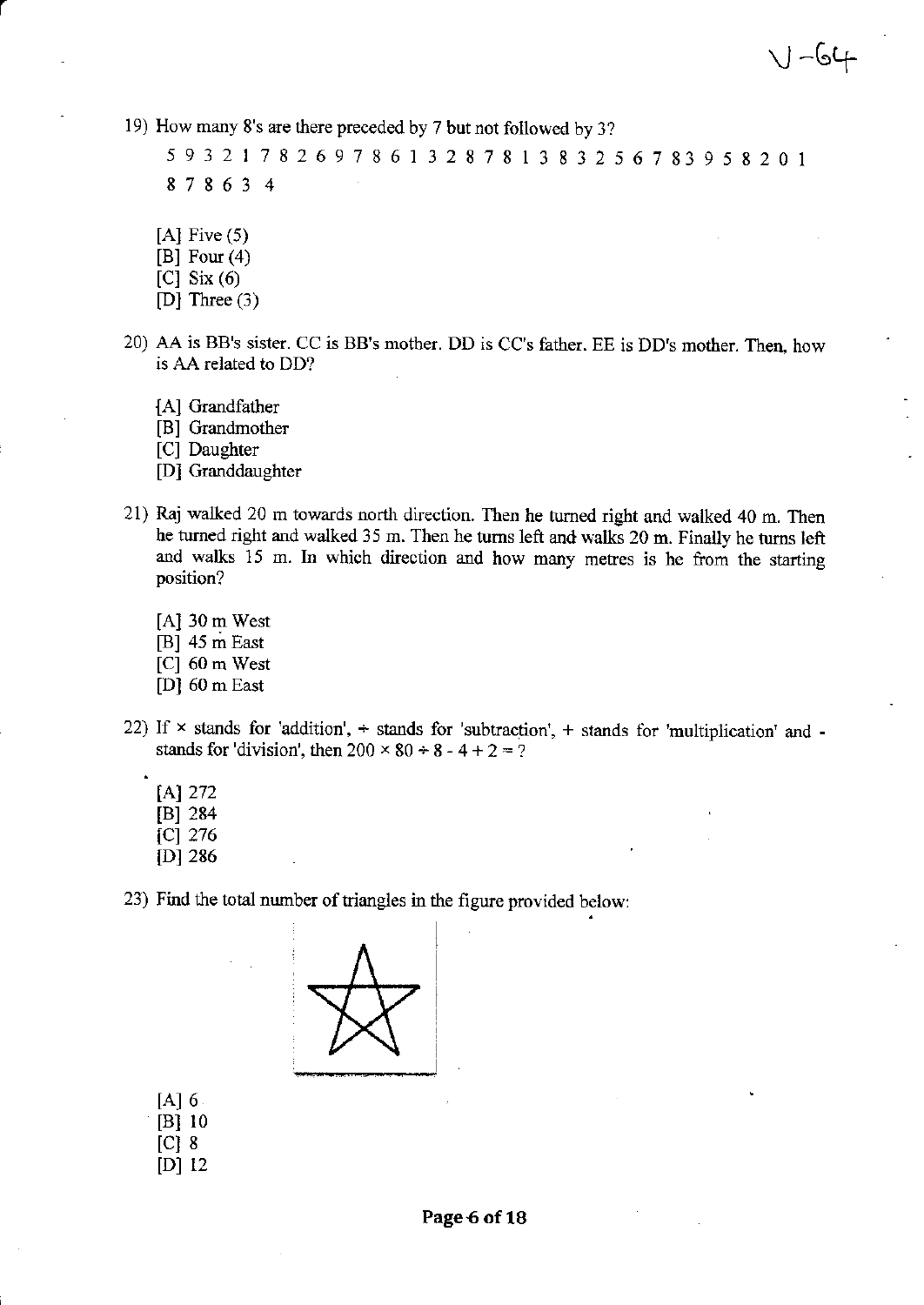- 24) A man has USD 960 in the denominations of one dollar, five dollar, and ten dollar notes. The number of each denomination is equal. What is the total number of notes that he has?
	- $[A]$  90
	- $[B] 150$
	- $[C]$  180
	- [Dj 240
- 25) The probability that it is Friday and that a student is absent is 0.03. If there are five working days in a week, what is the probability that a student is absent given that today is Friday?
	- [A] 10%
	- [B] 15%
	- $|C|$  12%
	- pl20%
- 26) 10 liters of water is added to 50 liters of solution containing 20% of alcohol in water. What is the strength (percentage) of alcohol in the solution now
	- $[A]$  20.00% El 16.66% [C] 12.50% [D] 33.33%
- 27) A certain data obeys normal distribution. What percentage of the data falls within three standard deviations  $(\sigma)$  from the mean?
	- $\cdot$  [A] 68.2  $[B]$  99.7  $[C]$  91.6  $[D]$  74.1
- 28) Find the mean, median, mode, and range for the following list of values: 13, 18, 13, 14, 13, t6,14.21,13
	- $[A]$  15,13,14,9 [B] 1s,13,14,8  $[C]$  15,14,13,9  $[D]$  15,14,13,8
- 29) A= $x(x^2)^4$  while B =  $(x^3)^3$ ; For x > l which of the following is true?
	- $[A]$  A  $\geq$ B
	- $[B]$  B > A
	- $[CI \ A = B]$
	- [D] Cannot determine the relation between A and B.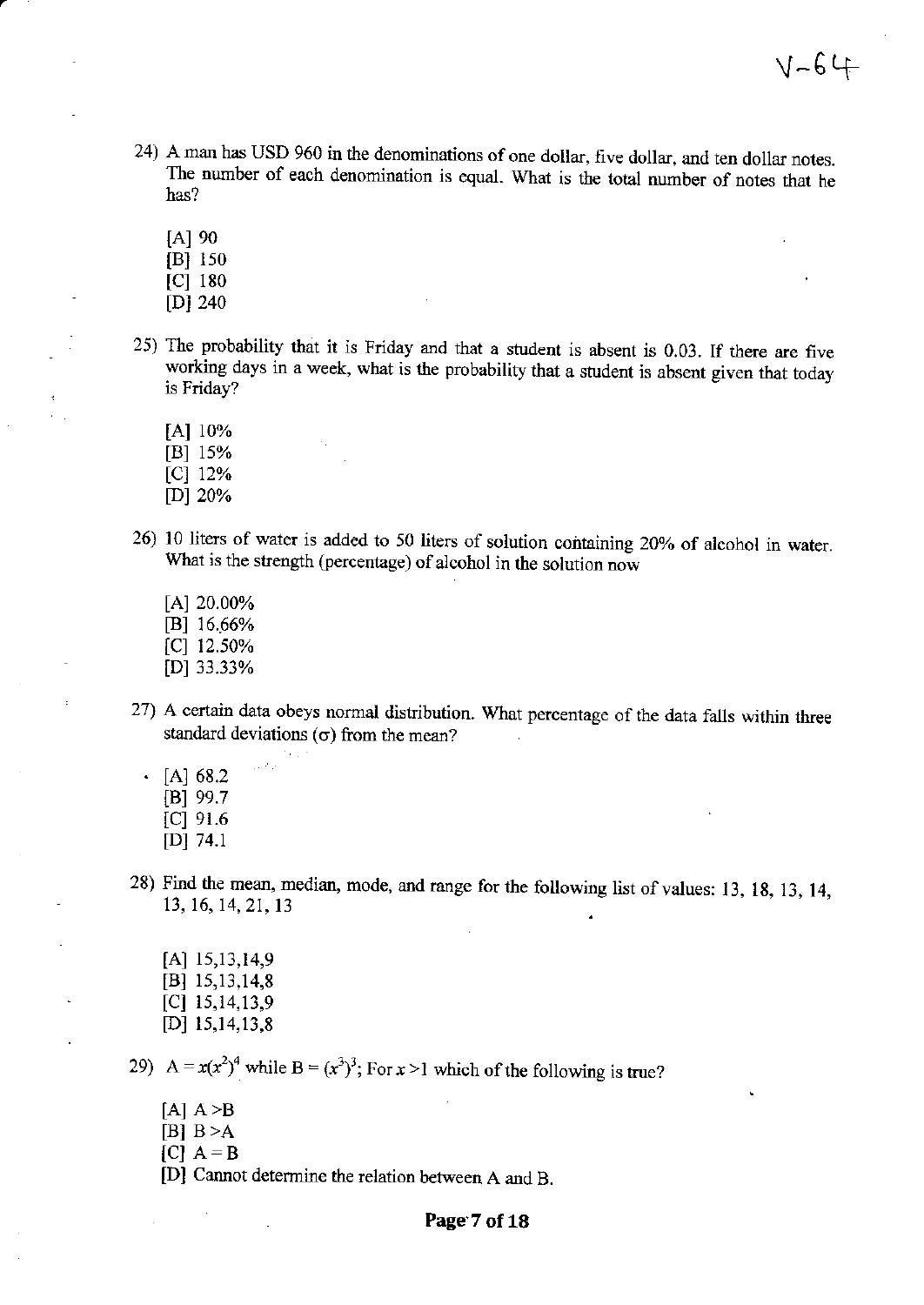- 30) What day comes three days after the day which comes two days after the day which comes imrnediately after the day which comes two days after Monday?
	- [A] Tuesday
	- [B] Wednesday
	- [C] Monday
	- [D] Sunday
- 31) Which one does not belong to this sequence



32) What numbers should be in the '?' place?



- 33) A and B are racing around a race track. Together they begin at the starting line, and A's car completes one lap every 88 seconds, while B's car completes one lap every 80 seconds. How many seconds after they begin the race will A and B first reach the starting line at the same time?
	- [A] 400 seconds
	- [B] 880 seconds
	- [C] 600 seconds
	- fDl 440 seconds
- 34) Find the pair of words analogous to Sound: Cacophony
	- [A] Taste: Style
	- [B] Smell: Stench
	- [C] Touch: Massage
	- [Dl Speech: Oration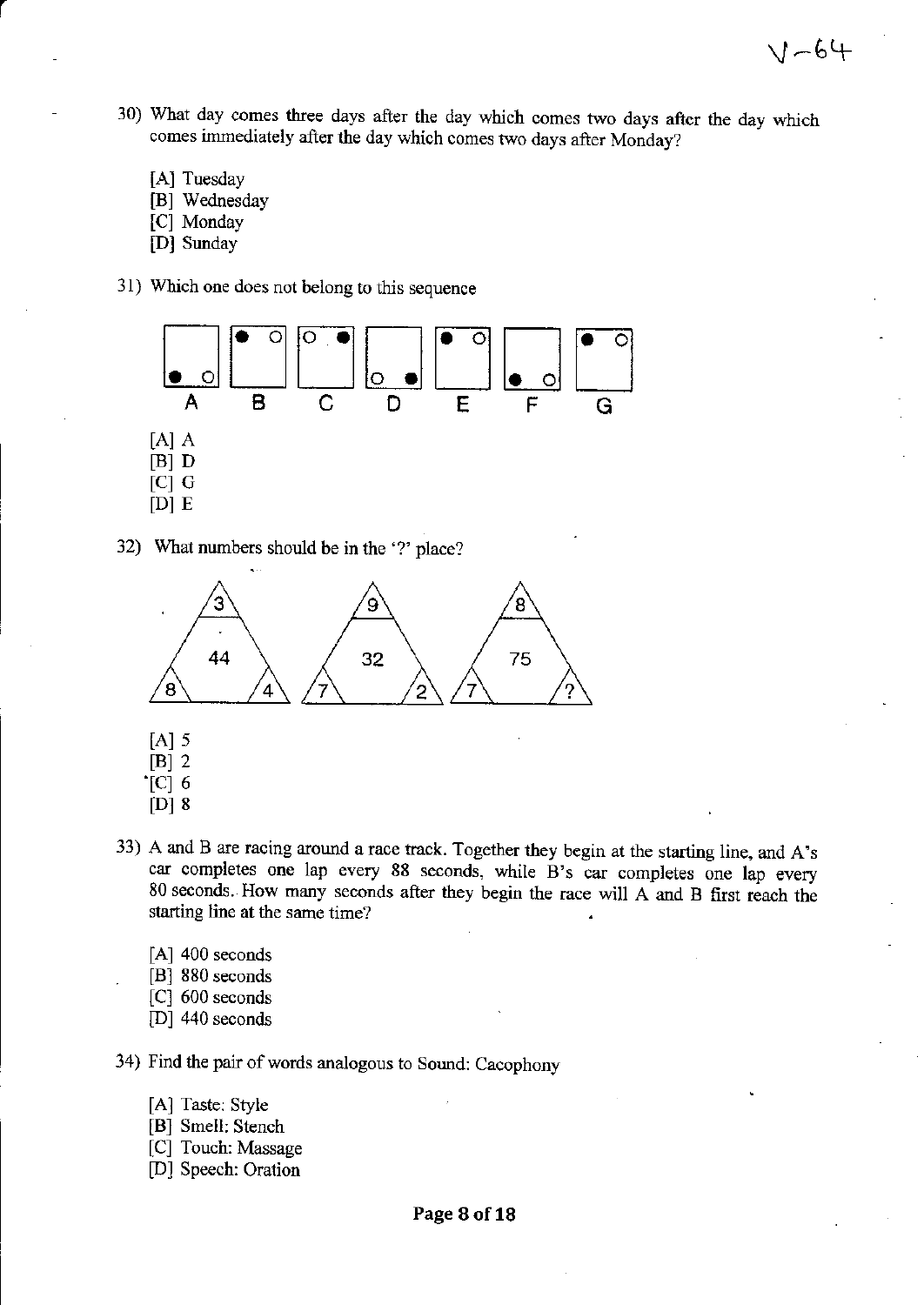- 35) Find the odd one out amongst the following
	- [A] Triangle
	- [B] Sphere
	- [C] Circle
	- [D] Oval

### **End of Part A**

 $1-64$ 

### Space for rough work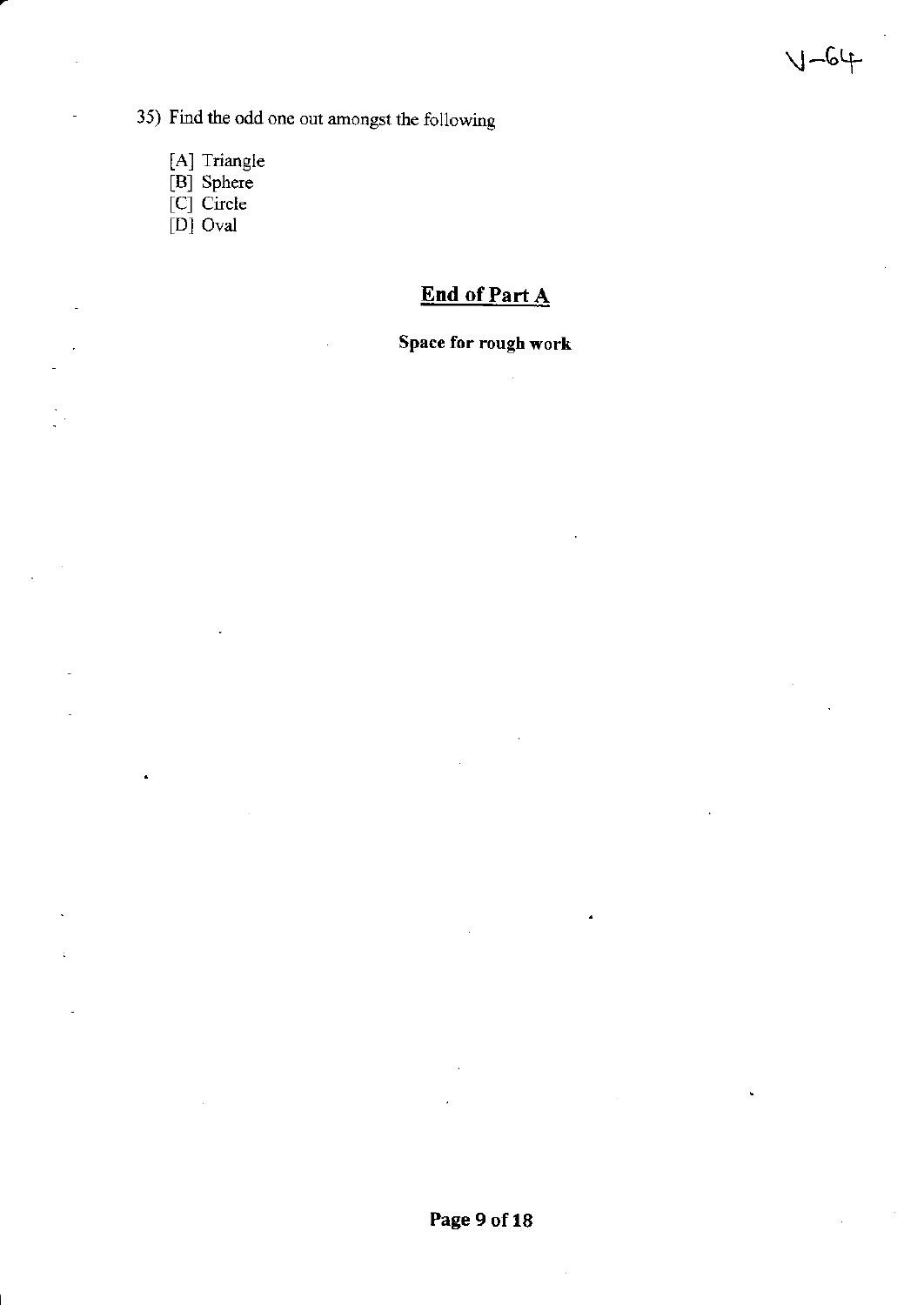#### Part B (35 Questions)

[36] The value of electron Bohr Magneton in units of eV/G is

[A]  $0.3 \times 10^{-11}$ 

- [B]  $0.9 \times 10^{-9}$
- [C]  $1.2 \times 10^{-11}$
- [D]  $0.6 \times 10^{-8}$
- 37) For the operator  $\hat{Q} \equiv i \frac{d}{d\phi}$  where  $\phi$  is the usual polar coordinate in two dimensions, the spectrum of this operator is
	- [A] Set of all even integers and non-degenerate
	- [B] Set of all odd integers and non-degenerate
	- [C] Set of all integers and non-degenerate
	- [D] Set of all integers and degenerate

38) The Eigen values of the matrix  $\begin{pmatrix} 2 & 0 & -2 \\ -2i & i & 2i \end{pmatrix}$  are

 $[A]$  1, -1, i [B]  $0, -1, -i$ [C] -1, 0,  $\pm i$ [D]  $0, 1, i$ 

39) Following the Ehrenfest's theorem  $\frac{d(p)}{dt}$  = (where p is the momentum)

[A]  $\langle \frac{\partial v}{\partial x} \rangle$ <br>[B]  $\langle -\frac{\partial v}{\partial x} \rangle$ <br>[C]  $\langle \frac{dv}{dx} \rangle$  $[D]$   $\pi/2$ 

40) The bandwidth associated with an optical pulse of 1 ps duration is

- $[A]$  1 THz [B] 500 GHz [C] 630 GHz  $[D]$  100 GHz
- 41) Ray matrix approach of geometrical optics cannot be used to calculate which of the following aberrations?
	- [A] Chromatic aberration
	- [B] Astigmatism
	- [C] Coma
	- [D] Spherical aberration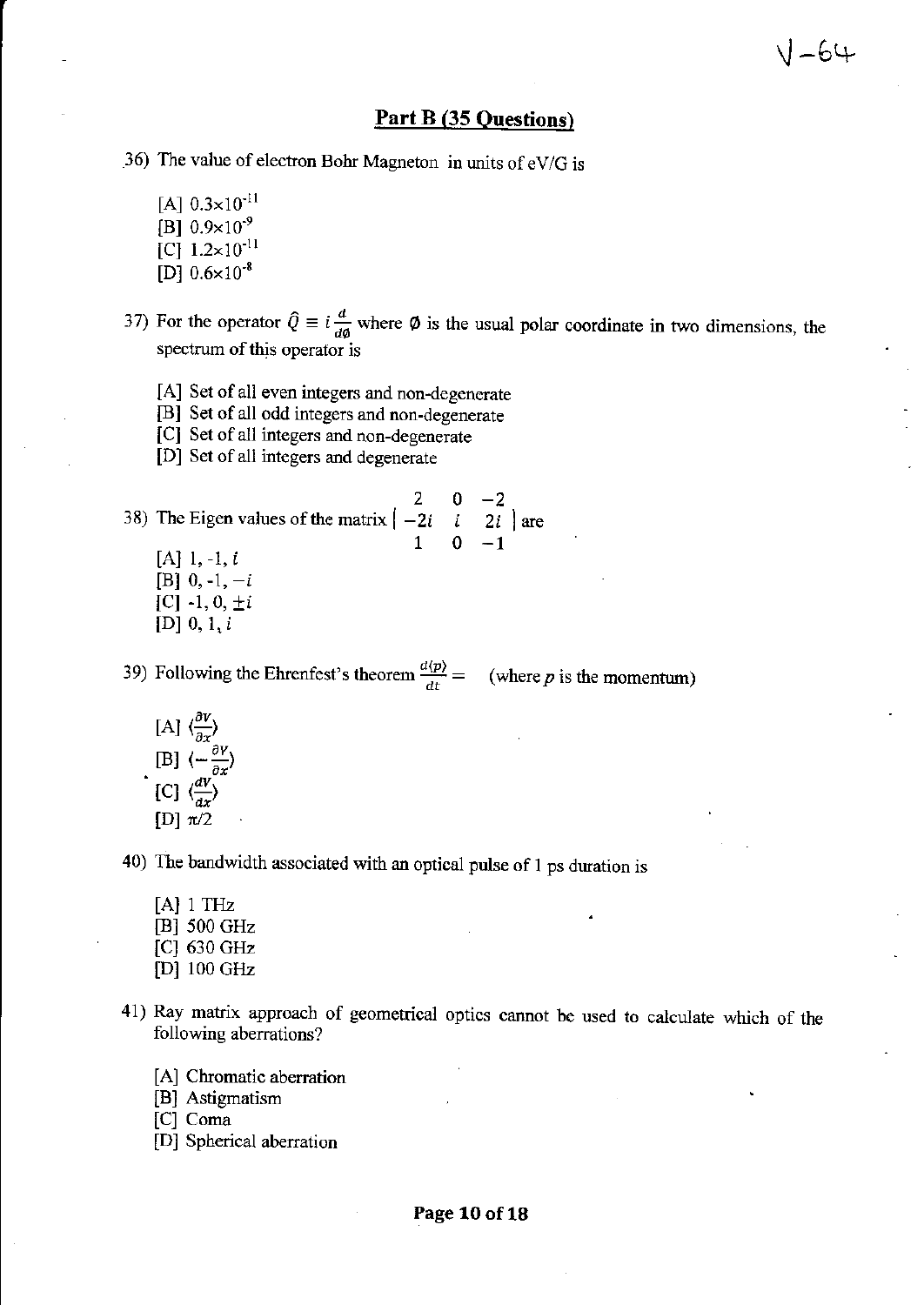- 42) Following the consequences of the symmetries of the Hamiltonian  $H$ , the following statements are true
	- [A] If  $H$  is invariant under the infinitesimal canonical transformation generated by a variable  $g(q, p)$ , then g is conserved.
	- [B] If  $H$  is invariant under the infinitesimal canonical transformation generated by a variable  $g(q, p)$ , then g is not conserved.
	- [C] If  $H$  is invariant under the infinitesimal canonical transformation generated by a variable  $g(q', p')$ , then g is conserved.
	- [D] If  $H$  is invariant under the infinitesimal canonical transformation generated by a variable  $g(q'p')$ , then g is not conserved.
- 43) An electron is in the state with  $S_z = \hbar/2$  at t=0. A steady state  $\vec{B} = B\hat{i}$ , B = 100 G is turned on. How many seconds will it take for the spin to flip?
	- $[A]$  7×10<sup>-14</sup>
	- $[B]$  2×10<sup>-9</sup>
	- [C]  $3 \times 10^{-15}$
	- [D]  $3 \times 10^{-11}$
- 44) Poincare sphere is a geometrical representation of
	- [A] Jones vectors
	- [B] Ray vectors
	- [C] Stokes vectors
	- [D] Ray-pulse vectors

45) The reflection coefficient for scattering of a potential  $V(x) = V_0 a \delta(x)$  is

[A] 
$$
\frac{(maV_0)^2}{\hbar^4 k^2 + (maV_0)^2}
$$
  
\n[B] 
$$
\frac{m aV_0^2}{\hbar^2 k^2 + maV_0^2}
$$
  
\n[C] 
$$
\frac{m aV_0^2}{\hbar^4 k^2 + maV_0^2}
$$
  
\n[D] 
$$
\frac{m aV_0}{\hbar^2 k^2 + maV_0}
$$

- 46) A laser light falls on a tansparent dielectric slab of'thickness 3 mm with normal incidence. The refractive index of the dielectric is 1.5. The approximate percentage of transmitted light is:
	- $[A]$  4
	- $|B|$  8
	- $|C|$  92
	- $[D]$  96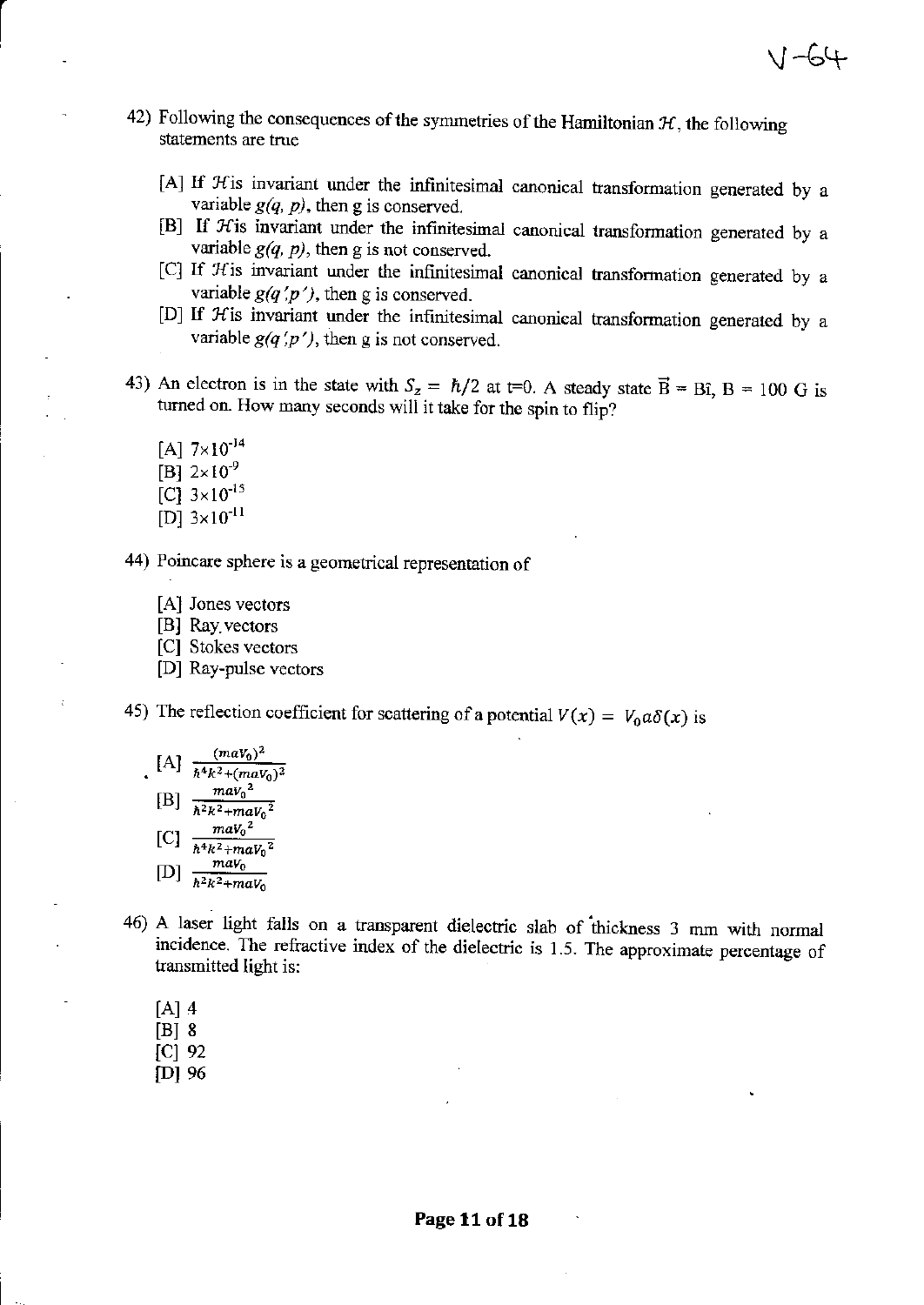47) The electric field of an EM wave travelling in free space is given by  $\vec{E}=E_0(\hat{i}+$  $\hat{j}$ )  $exp[i(\hat{k}.\hat{z} - \omega t)]$ . What is the corresponding magnetic field?

[A] 
$$
\vec{B} = \frac{E_0}{c}(-\hat{\imath} - \hat{\jmath})exp[i(\hat{k}.\hat{z} - \omega t)]
$$
  
\n[B]  $\vec{B} = \frac{E_0}{c}(-\hat{\imath} - 5\hat{\jmath})exp[i(\hat{k}.\hat{z} - \omega t)]$   
\n[C]  $\vec{B} = \frac{E_0}{c}(-\hat{\imath} + \hat{\jmath})exp[i(\hat{k}.\hat{z} - \omega t)]$   
\n[D]  $\vec{B} = \frac{E_0}{c}(-5\hat{\imath} - \hat{\jmath})exp[i(\hat{k}.\hat{z} - \omega t)]$ 

48) The speed of an electromagnetic wave in free space is given by -

[A]  $\sqrt{\mu_o \epsilon_o}$ [B]  $\mu_o \epsilon_o$  $\begin{bmatrix} 1 & -1 \\ 1 & -1 \end{bmatrix}$  $[D] \frac{1}{\mu}$ 

49) A certain monochromatic light falls on a dielectric medium. The reflected light is found to be zero intensity at a particular angle, when the angle was changed. What can be said about the incident light? It is

[A] plane polarized

[B] circularly polarized

[C] elliptically polarized

[D] partially polarized

50) The photoelectric work function W for Lithium is 2.3 eV. If an ultraviolet light of wavelength 200 nm is incident on the Lithium surface, the maximum kinetic energy of . the photoelectrons is

[A] 3.90 eV [B] 7.80 eV [C] 1.95 ev [D]  $5.85$  eV

51) If U is the internal energy of an ideal gas, then ( $\partial$  U/ $\partial$  V) $_T$  =.

- lAl Rr/v [B] PV/RT  $|C|$  0 lDl v/Rr
- 52) For an ideal diatomic gas, the ratio of  $c\sqrt{c_p}$  is
	- $[A]$  5/7
	- $[B] 5/3$
	- $[C]$  3/2
	- $[D]$  1/2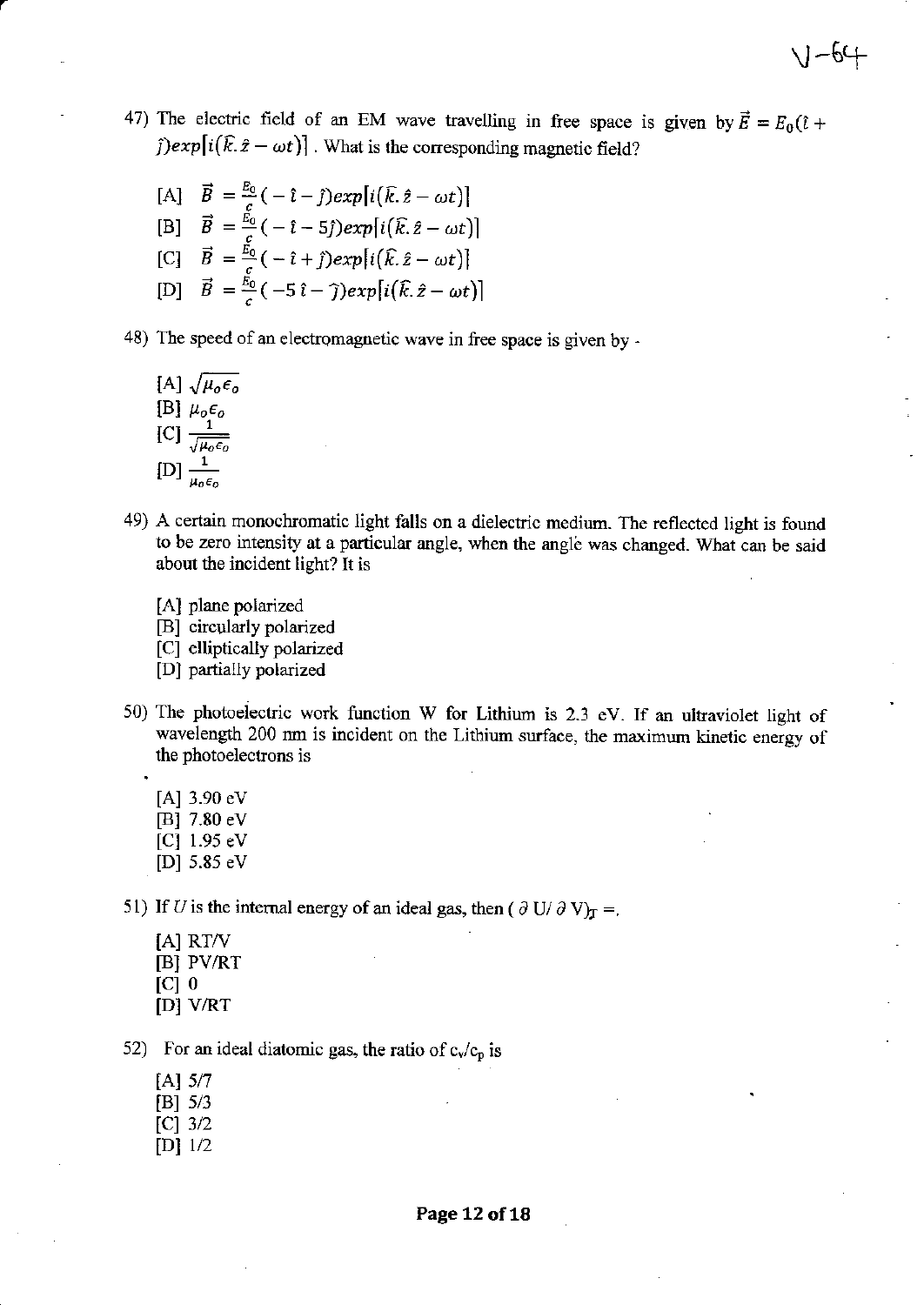- 53) A gas expands adiabatically and its volume is doubled. However, its temperature (in degrees kelvin) is decreased by a factor of l 32. The number of degrees of freedom for such gas molecules is.
	- $[A]$  6
	- $[B]$  3
	- $|C|$  4
	- $[D]$  5

54) If  $\psi(x) = N/(x^2+a^2)$ , the value of normalization constant N is

- [A]  $(2a/\pi)$ [B]  $(2a^2/\pi)$
- [C]  $(2a^3/\pi)^{1/2}$
- [D]  $(2a^3/\pi)^{3/2}$
- 
- 55) Given that the complete wave function of a hydrogen like atom in a particular state is  $\psi(r,\theta,\varphi) = N \times r^2 \times \exp(-Zr/3a_0) \times \sin^2\theta \times \exp(2i\varphi)$  the Eigen value of L<sub>z</sub>, the third component of the angular momentum operator is
	- $[A]$  2h
	- $[B]$  5h
	- [c] h
	- $[D]$  6h
- 56) The wavelength of the Mo(Z=42) K<sub> $\alpha$ </sub> X-ray line given that the ionization energy of the hydrogen atom is 13.6 eV and  $\sigma$  = 1.0 is.
	- $[A]$  6.9324 Å [B] 3.2865 A . [c] 7.2116 A [D]  $0.7238 \text{ Å}$
- 57) An electron subjected to an electric field of 20 V/m has an inter-collision time of <sup>10</sup> femtoseconds. The drift velocity of the electron is
	- [A] 8.62 cm/s [B] 2.50 cm/s [C] 3.51 cm/s [D] 6.50 cm/s
- 58) The density of states function for electrons in a metal is given by  $Z(E)dE =$  $13.6 \times 10^{27}$ E<sup>1/2</sup> dE. The Fermi level at a temperature few degrees above absolute zero for copper  $(8.5 \times 10^{22} \text{ electrons/cc})$  is located at
	- [A] 4.445 ev [B] 7.296 eV [C] 2.135 eV [D] 3.896 eV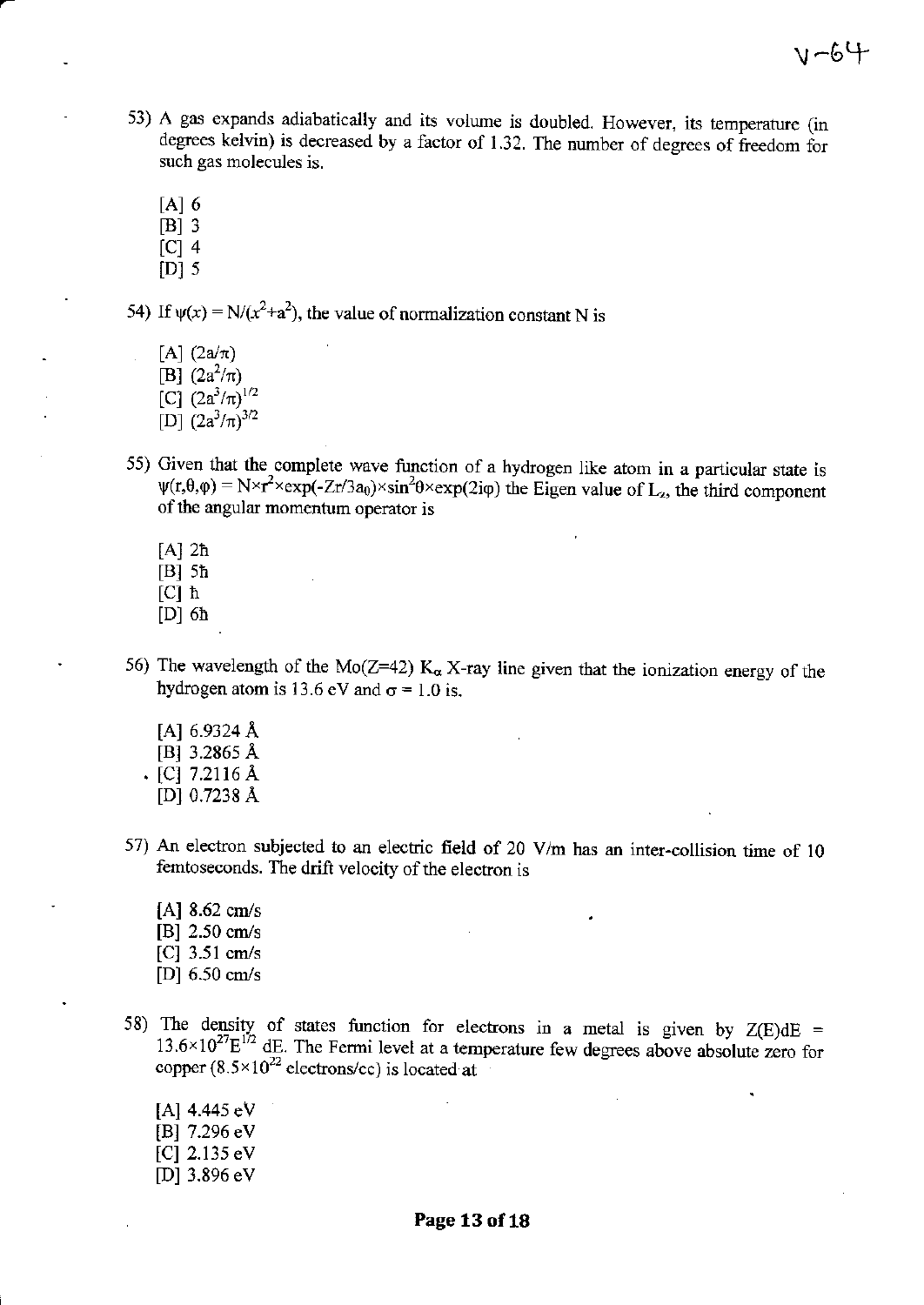59) According to the BCS theory the energy gap for Indium whose critical temperature  $(T_c)$ being  $3.4^{\circ}$  K is

[A]  $2.895 \times 10^{-5}$  eV  $\overline{[B]}$  6.249×10<sup>-8</sup> eV [C]  $1.035 \times 10^{-3}$  eV  $[D]$  4.289×10<sup>-6</sup> eV

- 60) The separations of the sets of planes which produce strong X-ray diffraction patterns at angles  $4^0$  and  $8^0$  in the first order is: (Assume X-rays wavelength is 0.2 nm)
	- lAl 1.434 nm and 0.718 nm [B] 8.231 nm and 5.851 nm [C] 2.581 nm and 9.312 nm [D] 7.032 nm and 11.236 nm
- 61) The deviation of the second order dilfraction image formed by an oprical grating with 5000 lines/cm is  $32^0$ . The wavelength of the light in nm is
	- $[A]$  633 nm
	- $[B]$  530 nm
	- [C] 400 nm
	- [D] 785 nm
- 62) Which of these statements is incorrect in the case of common mode differential operational amplifier?
	- [A] Most of undesirable pickups are common mode.
	- [B] Connecting wires on input work as antenna;
	- [C] Interference is in the form of an electromagnetic signal.  $\cdot$  [D] It amplifies all types of signals.
	-
- 63) In a double slit experiment distance between the slits is  $d = 0.1$  mm and the screen is placed at D = 1 m. A light source with a wavelength of  $\lambda = 600$  nm is used for the experiment. The spacing between the adjacent bright fringes is
	- $[A]$  3 mm
	- $|B|$  4 mm
	- $[C]$  5 mm
	- $[D]$  6 mm
- 64) In the field of radio astronomy hydrogen atoms are observed. For these, radiative transitions from  $n = 109$  to  $n = 108$  occur. The frequency and wavelength of the radiation emitted in this transition, respectively, are:

 $[A]$  5.15 GHz, 5.83 cm [B] 6.72 GHz, 7.63 cm  $[C]$  5.83 GHz, 5.15 cm [D]  $7.63$  GHz,  $6.72$  cm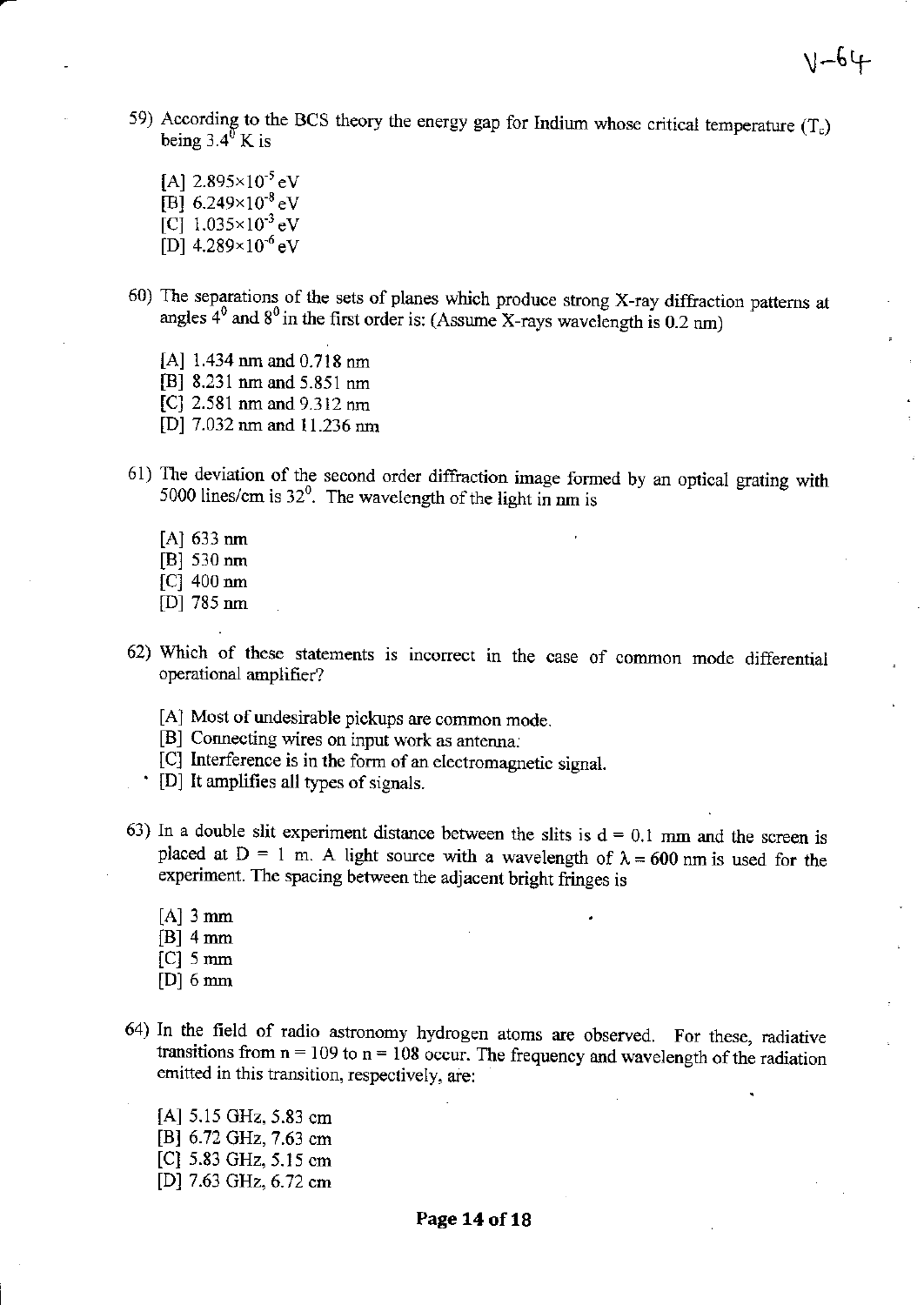- 65) A solid insulating sphere, a solid conducting sphere ard a hollow conducting sphere axe each given identical charge +Q. The spheres all have the same radius 'r'. At a distance 'a' >r from the center of the spheres, the electric field is
	- [A] greatest for the solid insulating sphere.

a

- lBl greatest for the solid conducting sphere.
- [C] geatest for the hollow conducting sphere.
- [D] a non-zero value but the sarne for all three spheres.
- 66) A Capacitor C and a resistance R are connected in series across a battery as shown. At the instant just after the switch is closed,



- [A] the voltage across C equals V.
- [B] the voltage across R equals V.
- $[C]$  the voltage across R is zero
- [D] the current is zero.
- 67) Which of the following is NOT a correct consequence of the Heisenberg uncertainty principle:
	- [A] The shorter the lifetime of an excited slate of an atom, the less accuately can its energy be measured
	- [B] An electron in an atom cannot be described by a well-defined orbit.
	- [C] The momentum of an electron cannot be measured exactly.
		- [D] Measurement of one variable in an atomic system can affect subsequent measurements of other variables.
- 68) The benzene molecule  $C_6H_6$  has we vibrational modes
	- [A] <sup>16</sup>
	- [B] 20
	- $\lceil C \rceil$  24
	- [D] 30

69) The solution of the differential equation  $\frac{dy}{dt^2} + \frac{dy}{dt} - 12y = 0$  with  $y(0) = 0$ ,  $y'(0) = 1$  is

 $[A]$   $y(t)$  $[B]$   $y(t)$  $[C]$   $y(t)$  $[D]$   $y(t)$  $=\frac{-1}{7}$ "t"<br>"t"  $+1$ "-st  $=\frac{1}{7}e^{4t}+\frac{1}{7}e^{3t}$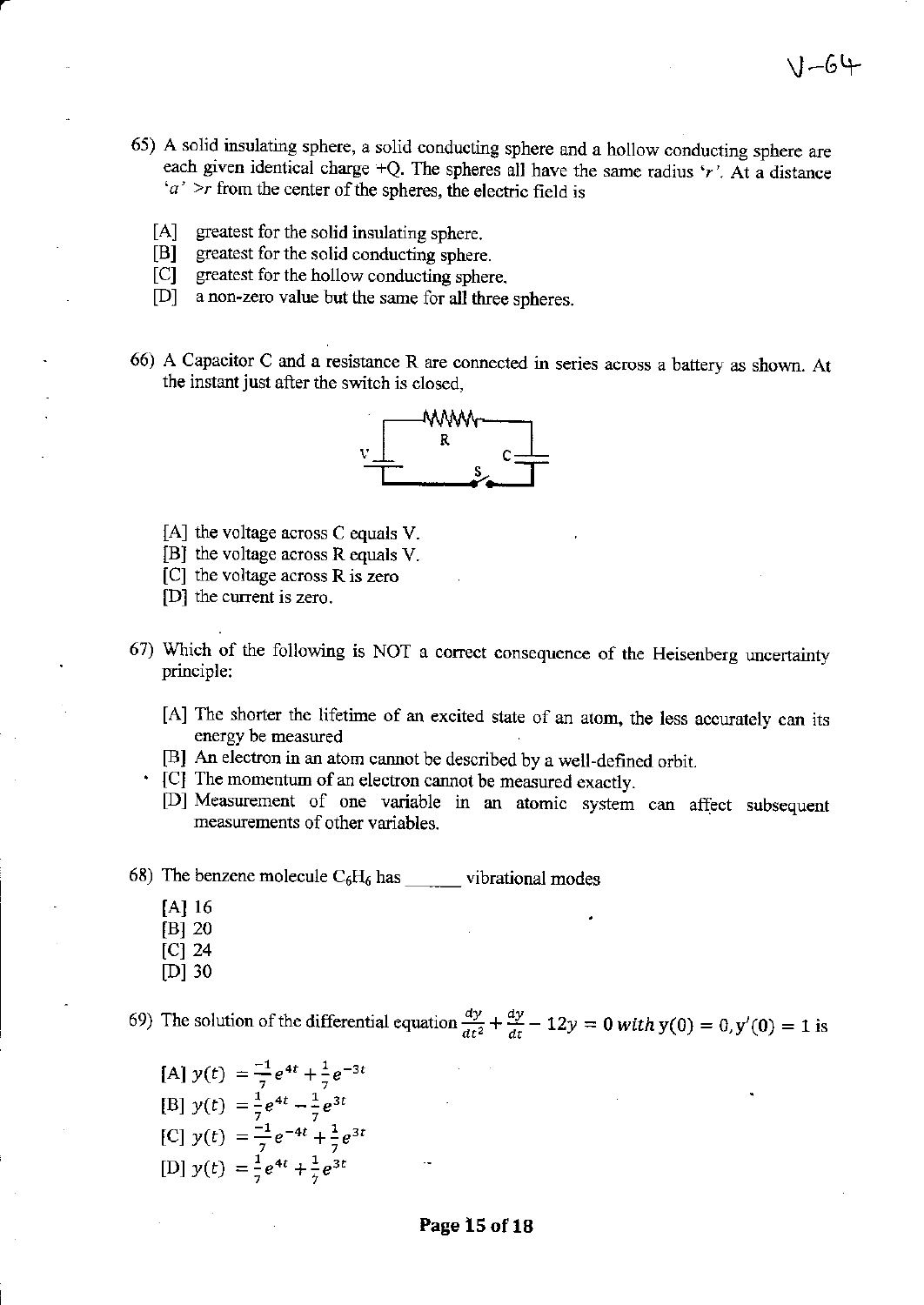70) Which of the following is a Hermitian matrix?

[A] 
$$
\begin{vmatrix} 1 & i \\ i & 1 \end{vmatrix}
$$
  
\n[B]  $\begin{vmatrix} 1 & i \\ -i & 1 \end{vmatrix}$   
\n[C]  $\begin{vmatrix} 1 & -i \\ -i & 1 \end{vmatrix}$   
\n[D]  $\begin{vmatrix} -1 & i \\ i & i \end{vmatrix}$ 

# **End of Part B**

Space for rough work